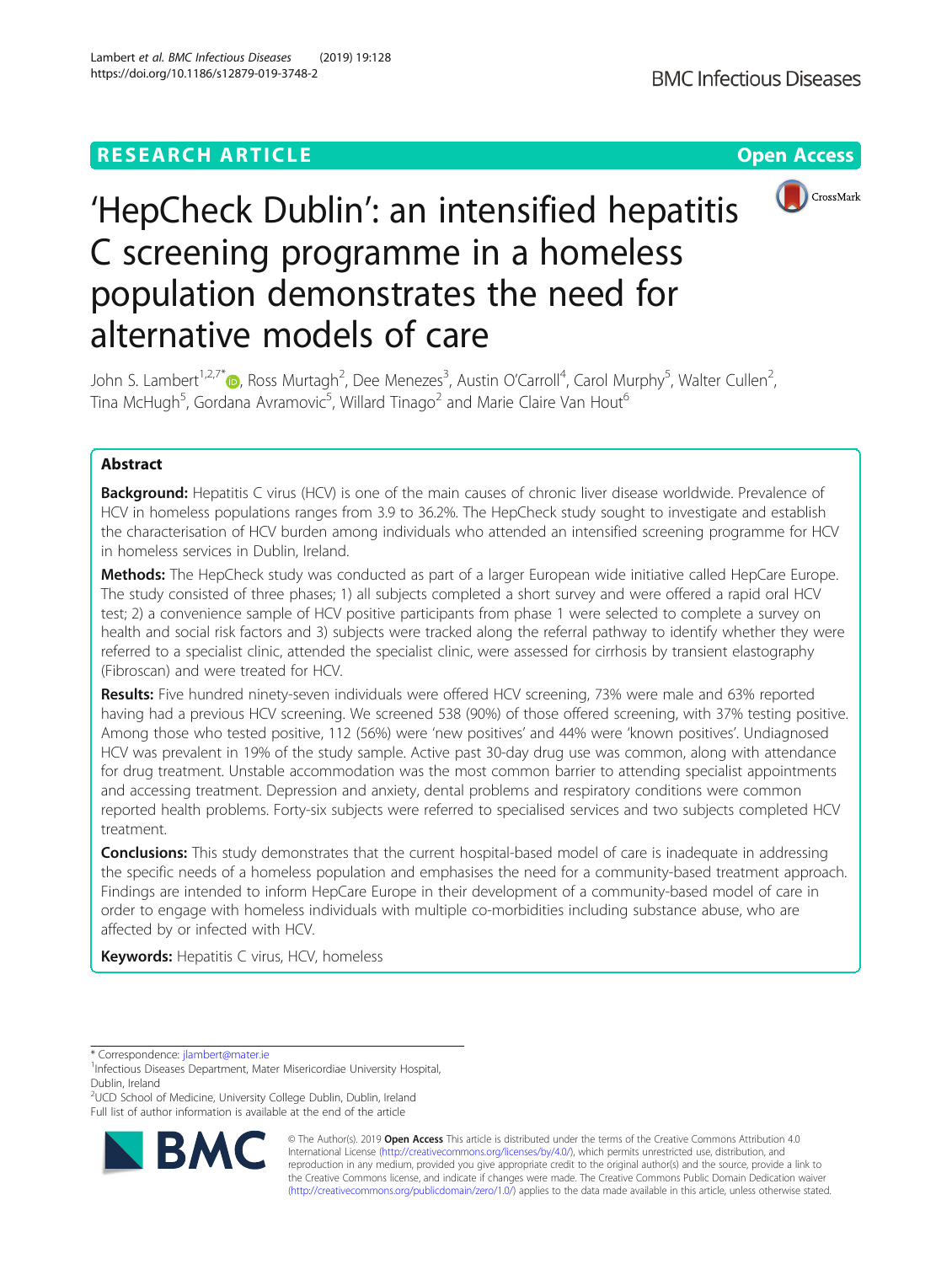#### Introduction

Hepatitis C virus (HCV) is one of the main causes of chronic liver disease worldwide [[1\]](#page-7-0). The long-term impact of HCV infection is highly variable, from minimal changes to extensive fibrosis and cirrhosis with or without hepatocellular carcinoma (HCC) [[2,](#page-7-0) [3\]](#page-7-0). Acute infection is asymptomatic in 60–70% of cases, meaning that many do not become aware that they are HCV positive until decades after initial infection, after progression of the disease and emergence of sequelae [[4](#page-7-0)]. Effective diagnosis and treatment is heavily reliant on screening of at-risk individuals [\[5](#page-7-0)]. The number of chronically infected persons worldwide is estimated to be approximately 71 million [[6\]](#page-7-0). The implementation of extended criteria for screening of HCV is currently the subject of major debate among different stakeholders [[7\]](#page-7-0).

A 2012 systematic review and meta-analysis of HCV in homeless populations found prevalence ranging from 3.9 to 36.2% [[8](#page-7-0)]. Homelessness is associated with an increased prevalence of risk factors for HCV such as injecting drug use (IDU) [\[9](#page-8-0), [10\]](#page-8-0). The link between homelessness and poor health is well established [\[11](#page-8-0)–[13](#page-8-0)]. Homeless individuals generally delay going to a health service and so when they eventually do present, it is generally late on in their condition and can often have become so severe that they require hospitalisation. Preventing the transmission of blood borne viruses (BBV) such as HCV is therefore a key responsibility of community health services and their partners in homeless services [[8](#page-7-0), [14](#page-8-0)–[17](#page-8-0)]. High levels of alcohol use, as well as diabetes and metabolic syndrome suggest probable higher rates of fatty liver disease among this population [[9,](#page-8-0) [18\]](#page-8-0).

In Ireland, where our study took place, it is estimated that 20,000–50,000 people are chronically infected with HCV [\[19\]](#page-8-0). Of the six HCV genotypes, Genotype 1 and 3 are most common in Ireland. National data on HCV infection in Ireland amongst drug users is restricted to certain treatment sites and prisons [[20](#page-8-0)]. Keegan et al. (2017) in their study reported that prevalence of HCV infection among drug users was 63.6% with no significant gender difference and with prevalence lower in younger adults. General prevalence estimates within the drug user populations range from 54%  $[21]$  to 84%  $[22]$  $[22]$ . In terms of homeless adults in Dublin, in 2005 the rate of HCV infection was estimated to be 36% [[23](#page-8-0)]. A 2015 study of people who are homeless/at risk of homelessness receiving free primary healthcare in Dublin reported a HCV prevalence of 23% [[16\]](#page-8-0). Information on the extent of chronic liver disease amongst homeless individuals in Ireland is however limited. There is substandard uptake in HCV assessment and treatment among people who inject drugs (PWID) in Ireland [[24](#page-8-0)].

The Irish Health Service Executive (HSE) funded Safetynet Primary Care service is a network of general practitioners and nurses providing primary care to homeless and other marginalised groups. This multifaceted service includes the offering of treatment in their own environment to homeless people who are addicted to heroin, thus removing many of the barriers that result in their exclusion from treatment. It provides a novel alternative to the centralised clinic approach, which was the only option for homeless people prior to the project's establishment. In Dublin, homeless heroin dependant patients can access methadone maintenance treatment through Safetynet services (as well as HSE addiction centres). Our study sought to evaluate an intensified screening programme for HCV in homeless individuals attending Primary Care services in Dublin, Ireland, and in doing so investigate and establish the characterisation of HCV burden among this cohort.

#### **Methods**

HepCheck Dublin was undertaken as part of a larger European wide initiative called HepCare Europe. HepCare Europe is an EU-supported service innovation project and feasibility study at four European sites (Dublin, London, Seville and Bucharest) to develop, implement and evaluate interventions to enhance identification and treatment of HCV among vulnerable populations [\[25\]](#page-8-0). The project focuses on providing an 'integrated care' model for HCV treatment based on collaboration between primary and specialist care practitioners to allow for more efficient use of limited specialist resources. The HepCheck Dublin project looks specifically at screening individuals using rapid HCV testing and tracking results and pathways to care outcomes.

This study used a cohort design. The target population were homeless individuals accessing the Safetynet Primary Care services in Dublin. Individuals using homeless services and hostels (Merchant's Quay Ireland (MQI), Capuchin Day Centre, Ana Liffey Drug Project (ALDP), Salvation Army, De Paul Ireland, Crosscare, the Dublin Simon Community and the Safetynet mobile health unit) were informed of screening for HCV in Safetynet clinics and encouraged to attend. Individuals who reported that they had already been diagnosed as having HCV were advised to attend a safetynet clinic for assessment and referral for treatment if appropriate. Screening took place in 11 Safetynet affiliated GP practices, as well as Safetynet in-reach locations such as coffee shops, needle exchanges, hostels, drop in centres, and the Safetynet mobile health unit.

Inclusion criteria were as follows: 1) attended Safetynet services during the study period, 2) age  $> 18$ , and 3) ability to provide informed consent. Exclusion criterion was defined as inability to provide informed consent. Subjects were given an information sheet on the study and provided written consent. Subjects were recruited over a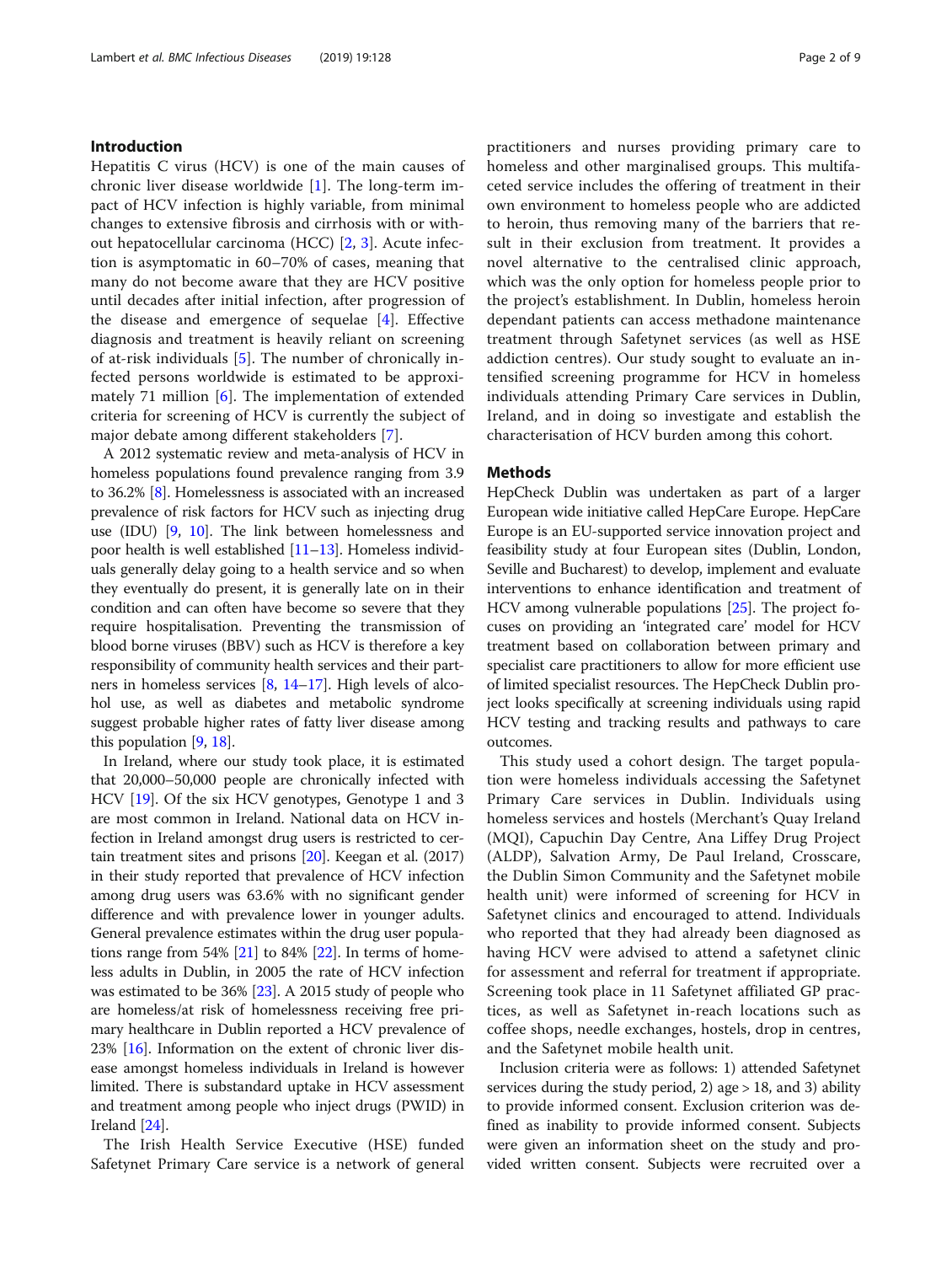19-month period, from December 2014 to July 2016. As conventional probability methods, such as simple or stratified random sampling, are often not appropriate for populations of injecting drug users [\[26](#page-8-0)], targeted sampling, a non-probability sampling framework, was used to identify subjects on whom data was collected [\[27\]](#page-8-0). Subjects received no financial incentive for participation in the study.

The HCV process audit consisted of 3 phases;

In Phase One, during an intensified community HCV screening program, all subjects attending services were invited to complete a short questionnaire and offered blood test or rapid oral HCV test, and if found positive, participation in Phase 3 of the study. OraQuick® oral swab was used as a point of care test for HCV antibodies. Each subject completed a questionnaire which was administered by a research assistant who accompanied the nurse. This questionnaire collected information on the number of individuals offered HCV screening, number of individuals screened, proportion of individuals offered screening who already had been diagnosed as having HCV, the treatment status of individuals already diagnosed with HCV (cured/treated but not cured/awaiting treatment/defaulted from follow-up/never referred to specialist treatment), the proportion of individuals with positive HCV antibody (HCV Ab+) on screening, and the number of HCV Ab+ individuals (either new or previously diagnosed) attending for HCV assessment. Demographic information was also collected regarding age, gender, ethnicity, injecting drug use, alcohol use, accommodation status and keyworker involvement. The keyworker is a member of a multidisciplinary team who is tasked with coordinating service user's support plan.

As the treatment pathway in Ireland is restricted to hospital based care HCV+ patients were referred to Mater Misericordiae University Hospital for specialist care.

In Phase Two, a convenience sample of participants who in Phase 1 reported previously testing HCV positive (i.e. known positive) were administered an in-depth questionnaire by a researcher during screening clinics. The questionnaire comprised 79 closed and open-ended questions. Questions asked explored health and social risk factors, including: homelessness experience, health status, health service usage, co-morbidities, when diagnosis was made and the steps that were taken post positive HCV Ab test. The purpose of this questionnaire was to identify barriers to follow-up.

Lastly, in Phase 3, subjects testing positive in Phase 1 were tracked along the referral pathway to identify

whether they were referred to a specialist clinic, attended the specialist clinic, were assessed for cirrhosis by Fibroscan and were treated for HCV. Where possible, a key worker was involved in linking the subject to specialist care. Subjects were given a minimum of 3 appointments for a specialist clinic. Subjects were eligible for treatment with direct-acting antivirals if they had a Fibroscan score of  $> 12.5$  kPa as per national protocols (at time of testing).

The data were analysed using SPSS v24. Descriptive statistics (frequencies, percentages, median and interquartile range (IQR)) were used to summarise subjects' characteristics. In analysing Phase Three data we used unadjusted negative binomial regression (NBR) models to examine the factors associated with the number of specialist care visits. The following explanatory variables were considered; age, gender, alcohol and drug use, key worker involvement and accommodation status. This model has been shown to have better fit than Poisson regression models by accounting for statistical overdispersion and excess zeros (individuals with no specialist care visits) and yields a more conservative result. The parameter estimates from the NBR models were converted to incidence rate ratios (IRRs) by exponentiating the regression coefficients, and 95% confidence intervals were estimated. Incidence rate ratio above 1.0 implies higher number of specialist care visit and IRR below 1.0 implies lower number of specialist care visits.

### Results

#### Phase one- screening and survey

A total of 597 subjects were offered HCV screening and recruited into the study, their median (IQR) age was 36 (29–43) years and 438 (73%) were male. Self-reported information regarding IV drug use was complete on 157 subjects, with 54% reporting current IV drug use. Characteristics of the sample recruited into the Hep-Check Dublin study are presented in Table [1](#page-3-0).

Out of 597 recruited subjects, only 353 provided information on previous HCV screening. Of the 353, 223 (63%) reported having been screened previously for HCV of whom 100 (45%) indicated the results being positive, 78 (35%) negative and 45 (20%) were unsure (Table [2\)](#page-3-0). Almost half of those with reported previous HCV screening indicated the screening having been conducted more than 2 years ago.

During Phase 1, we conducted HCV Ab tests in 538/597 subjects (59 opted out). Of those who received an HCV Ab test, 199 (37%) tested positive, 308 (57%) negative and 31 (6%) were recorded as no result. Of the 199 testing positive, 56% (112) were "new" positives, in that they did not report having had a previous positive HCV Ab test,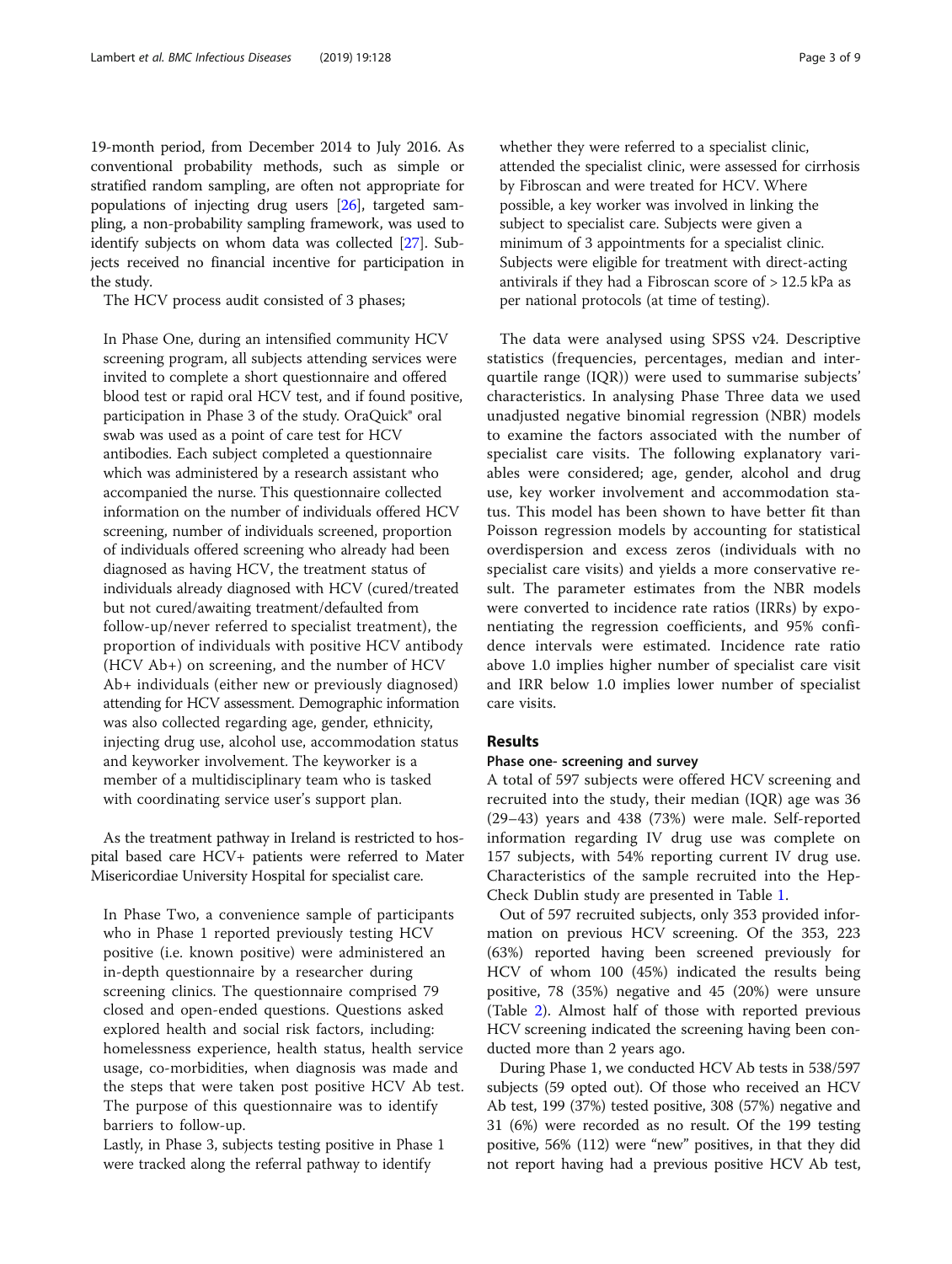Yes 72 (37%) No 121 (63%) Note ethnicity missing 311 responses, temporary emergency accommodation

missing 350 responses, key worker missing 403 responses, injecting drug use missing 440 responses and alcohol use missing 404 responses <sup>a</sup> Proportions based on complete cases with response available on

the characteristic

<sup>a</sup>Alcohol use<sup>c</sup>  $(n = 193)$ 

IQR: interquartile range

<sup>3</sup> Secured for 6 months

**b** In past month

<sup>c</sup> Self-reported problematic alcohol use

indicating an overall undiagnosed HCV prevalence of 19% (112/597). The remainder of those testing positive were known positives (Table 3).

#### Phase two- in-depth questionnaire

Forty eight subjects who reported previously testing positive for HCV in Phase 1 were willing to participate in Phase 2 and complete a researcher administered questionnaire. The majority were male (69%), and 78% were currently living in a hostel. The remaining were 'sofa surfing', sleeping rough or staying with friends. 85% were homeless for longer than 1 year. The average time period of homelessness was 6.2 years, with a range of 2 months to 20 years. The most common reasons for homelessness were co-morbidities such as alcohol and/ or drugs, and for some, this was combined with family/ Table 2 Proportion of subjects with previous HCV screening and details of previous screening

|                                                     | n(%)          |
|-----------------------------------------------------|---------------|
| Number who responded                                | 353/597 (59%) |
| Previously screened<br>$(n = 353)$                  |               |
| Yes                                                 | 223 (63%)     |
| No                                                  | 130 (37%)     |
| If previously screened, when?<br>$(n = 223)$        |               |
| 6 months                                            | 47 (21%)      |
| 1 year                                              | 52 (23%)      |
| $2+$ years                                          | 108 (48%)     |
| Unknown                                             | 16 (7%)       |
| Results of those previously screened<br>$(n = 223)$ |               |
| Positive                                            | 100 (45%)     |
| Negative                                            | 78 (35%)      |
| Unsure                                              | 45 (20%)      |
| Previously offered treatment                        | 34 (34%)      |

#### Table 3 Phase 1 HepCheck Screening Intervention results

|                                                   | n(%)      |
|---------------------------------------------------|-----------|
| Received HCV Ab test                              |           |
| $(n = 597)$                                       |           |
| Yes                                               | 538 (90%) |
| No                                                | 59 (10%)  |
| HCV Ab test results<br>$(n = 538)$                |           |
| Positive                                          | 199 (37%) |
| Negative                                          | 308 (57%) |
| No result                                         | 31 (6%)   |
| Classification of HCV Ab positives<br>$(n = 199)$ |           |
| New positives                                     | 112 (56%) |
| Known positives                                   | 87 (44%)  |
| HCV Ag testing on Ab positives<br>$(n = 112)$     |           |
| Yes                                               | 13 (12%)  |
| <b>No</b>                                         | 99 (88%)  |
| HCV Ag results<br>$(n = 13)$                      |           |
| Positive                                          | 12 (92%)  |
| Negative                                          | $0(0\%)$  |
| Unknown                                           | 1(8%)     |

HCV Hepatitis C Virus, Ab antibody, Ag antigen

<span id="page-3-0"></span>Table 1 Characteristics of the sample recruited into the

Male 438 (73%) Female 159 (27%)

Irish 281 (98%) Other European 5 (2%)

Yes 177 (72%) No 70 (28%)

Yes 143 (74%) No 51 (26%)

 $Current<sup>b</sup>$  84 (54%) Past 68 (43%) Never 5 (3%)

 $N = 597$ 

36 (29–43)

HepCheck Dublin study

Age - years (median (IQR))

Gender n (%)

<sup>a</sup>Ethnicity ( $n = 286$ )

<sup>a</sup>Temporary emergency  $\arccom$ modation<sup>b</sup> (n = 247)

<sup>a</sup>Key worker involvement

<sup>a</sup>Injection drug use  $(n = 157)$ 

 $(n = 194)$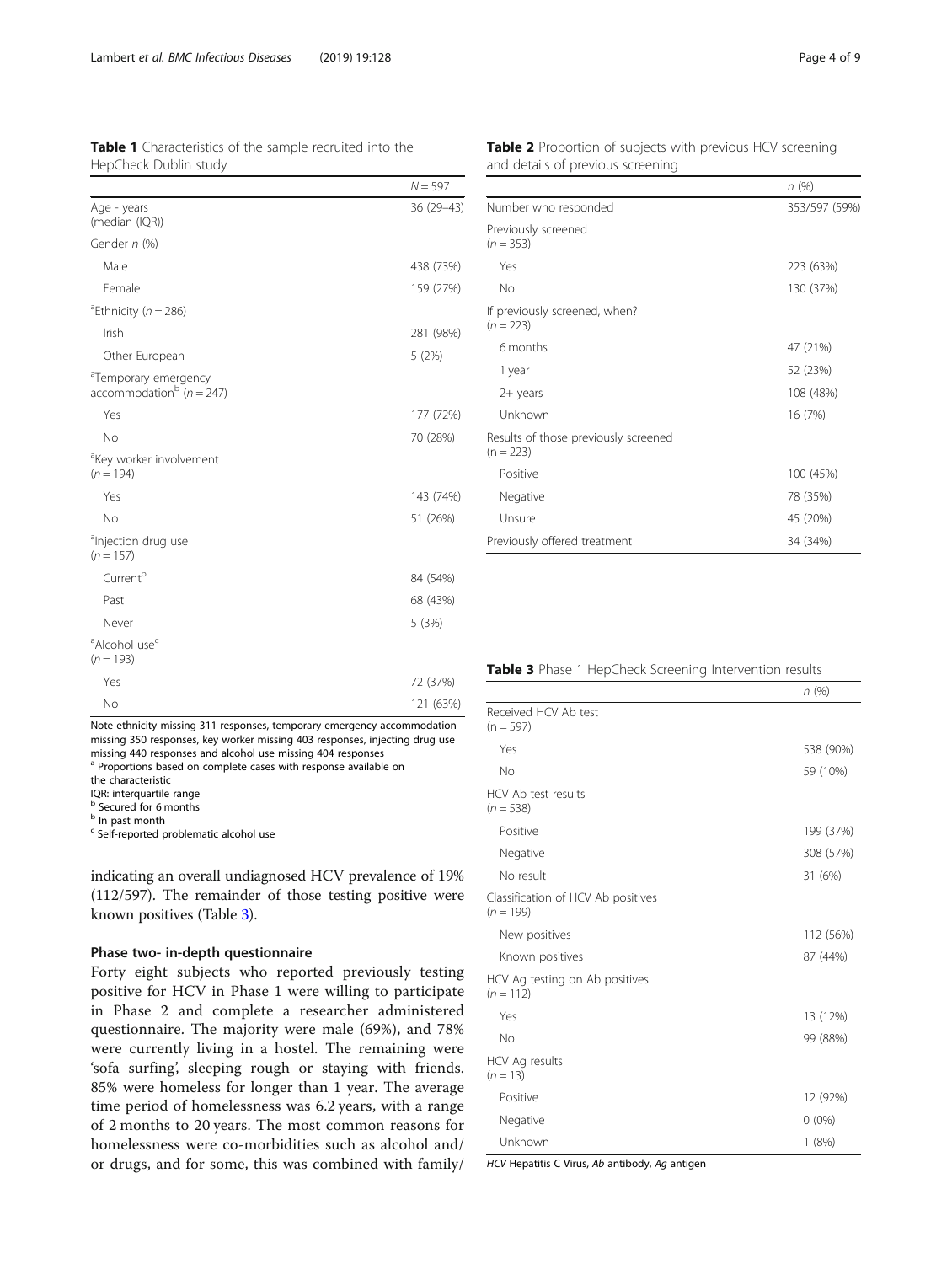relationship problems and mental health problems. Forty-two percent reported seeing a GP once per week for unspecified reasons. In order to assess morbidity, respondents were read a list of physical and mental health problems and asked 'Have you ever been told by a doctor that you have one of the following?' Table 4 illustrates their health status. Depression and anxiety, dental problems and respiratory conditions were common reported health problems (Fig. [1\)](#page-5-0). 69% reported use of drugs in the past 30 days, with 45% ever sharing needles and 73% currently attending a drug treatment centre.

When asked about the status of their HCV infection, 77% disclosed that they were unaware of the current status of their infection, 9% reported that they had cleared the infection / attained sustained viral response (SVR), and 6% had 'active' infection. Regarding engagement with follow-up, 63% ( $n = 30$ ) had been previously referred to specialist care, and among these 60% ( $n = 18$ ) had attended at least one appointment. 50%  $(n = 9)$  of those who had attended specialist care previously had

Table 4 Health Status in Phase 2 subjects who reported previous positive HCV test in Phase 1

|                                           | $n = 48$ |
|-------------------------------------------|----------|
| Self-rated health                         |          |
| Good to excellent                         | 14 (29%) |
| Fair to poor                              | 33 (69%) |
| Health worse than one year ago            | 21 (44%) |
| Service usage                             |          |
| No medical card                           | 18 (38%) |
| Not registered with a GP                  | 14 (29%) |
| Attended ED in past six months            | 31 (65%) |
| Medications                               |          |
| On prescription medication                | 37 (77%) |
| Drug use and addiction                    |          |
| Illicit drug use in the past 30 days      |          |
| Heroin                                    | 34 (71%) |
| Benzodiazepines                           | 23 (48%) |
| Crack cocaine                             | 11 (23%) |
| Other                                     | 10 (21%) |
| Age of first IV drug use $(N = 44)$       |          |
| $<$ 12 years                              | 1(2%)    |
| $12-14$ years                             | 6(14%)   |
| $14-16$ years                             | 7(16%)   |
| $16-18$ years                             | 5 (11%)  |
| 18-21 years                               | 8 (18%)  |
| 21 and over                               | 17 (39%) |
| Ever shared needles                       | 20 (42%) |
| Currently attending drug treatment centre | 32 (67%) |

ED Emergency Department, IV Intravenous, GP General Practitioner

stopped attending (Table [5\)](#page-5-0). When asked about their HCV healthcare pathway, unstable accommodation was reported to be the most common barrier to attending specialist appointments and accessing treatment. The most common other reasons for non-attendance were active drug use, being in prison, fear of side effects of treatment and forgetfulness.

#### Phase three- referral and outcome tracking

Following a positive HCV Ab test, 46 subjects were referred to specialist care, of which 21 attended at least two appointments. Seven subjects received a Fibroscan or ultrasound. At time of writing, two subjects had completed treatment. See Fig. [2](#page-6-0).

Table [6](#page-6-0) below shows factors associated with specialist care visits. In the unadjusted NBRs for Phase 3, no associations were observed between the number of specialist care visits and the examined factors: age, gender, drug or alcohol use, stable accommodation status and key worker involvement.

#### **Discussion**

This is the first study in Ireland to specifically target and characterise homeless individuals and their prevalence of HCV and experiences of the HCV care pathway. The study presents a unique Irish profile of HCV burden among homeless patients accessing primary care services in Dublin, Ireland, and illustrates the complexities around provision of an intensified screening programme for HCV for homeless populations. The strengths of the study include the selection of a particularly hard to reach group of homeless individuals in Dublin, who are a HCV risk population who need to be studied and intervened with in order to better understand how to improve their experiences of HCV assessment and treatment.

The study highlights the complexities around provision of HCV cascade of care to homeless individuals living in Dublin. Not having stable accommodation is a major barrier to screening and treatment retention. Studies elsewhere in Europe have indicated how structural factors impede HCV screening and treatment access, with key barriers centring on social stigma, housing, criminalisation, healthcare systems, and gender [[28\]](#page-8-0).

As highlighted previously, hospital-based appointments are the only model of care available in Ireland. This study demonstrates that standard referral methods are inadequate in engaging this population. The current referral process exacerbates barriers to treatment engagement. Due to the transient nature of the cohort there are difficulties in contacting and sending reminders for appointments. To compound this further, not all participants had access to a keyworker to facilitate the referral process.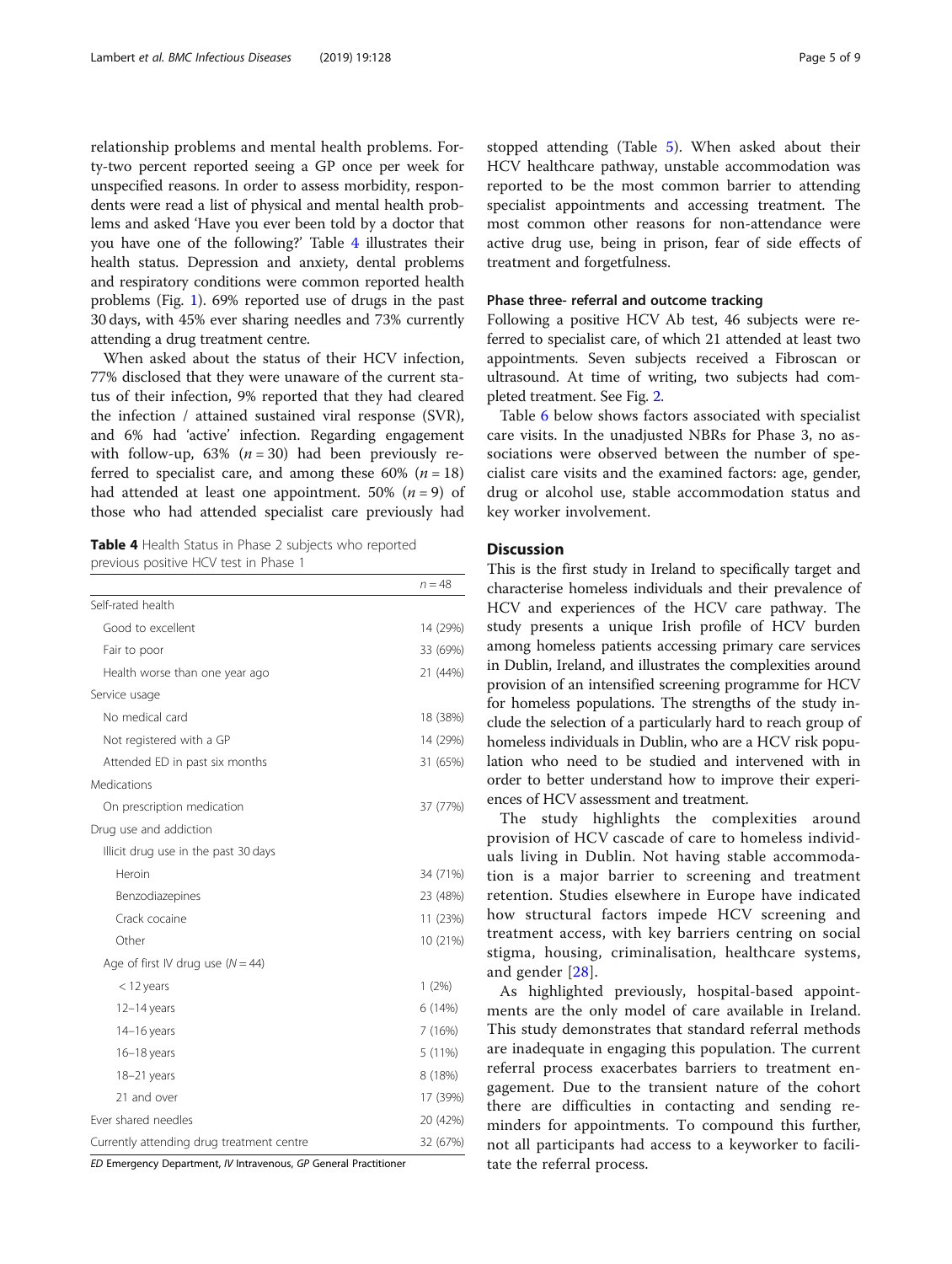<span id="page-5-0"></span>

The opportunistic community-based screening uncovered concerning numbers of HCV Ab positive individuals in those accessing SafetyNet services, with 37% of individuals testing positive for HCV antibodies. Of note is that over half were 'new positives' and just under half were 'known positives', which underscores the need to enhance patient engagement with the HCV cascade of care, and to completion. Studies in Dublin have pointed to the issues around other disease morbidities in this population where symptoms of alcohol or drug withdrawals may mask HCV symptoms [\[24](#page-8-0)]. This highlights that symptom-based testing for HCV is futile, further emphasising the necessity for broad risk-based and network-based strategies in effectively identifying cases [[5,](#page-7-0) [29](#page-8-0)].

The study supports Crowley et al. (2017) by emphasising the need to consistently target homeless individuals, particularly those who are actively using or have a history of injecting drug use, for HCV screening and treatment. Marginalised injecting drug users, especially those who are without stable accommodation are a hard to reach group and are less likely to access health care due to fear of discrimination, stigma, low health literacy, and health professional misunderstanding of their needs [\[20,](#page-8-0) [30](#page-8-0)–[32](#page-8-0)]. Homeless patient characteristics in our study are equally complex in terms of physical and mental health problems such as continued drug/alcohol use, being on drug treatment, and experiencing forgetfulness, depression and anxiety, respiratory and dental conditions, all of which confound the HCV treatment care pathway. Reasons for non-attendance of HCV care such as active drug use, being incarcerated, fear of HCV treatment side effects and

forgetfulness are similar to those reported by Crowley et al. (2017) in their study of Irish patient characteristics and barriers to Hepatitis C treatment in patients on opioid substitution treatment (OST) attending a communitybased clinic where Fibroscans were performed.

Scaling up of HCV prevention, screening and treatment to address HCV transmission among the homeless, particularly those injecting drugs within existing community-

Table 5 Historic HCV care processes in Phase 2 subjects who reported previous positive HCV test in Phase 1

|                                               | $n = 48$  |
|-----------------------------------------------|-----------|
| Tested for Hepatitis C                        |           |
| Positive diagnosis                            | 48 (100%) |
| Status of infection                           |           |
| Cleared/SVR                                   | 4 (8%)    |
| Chronic                                       | 6(13%)    |
| Unknown                                       | 38 (79%)  |
| Further testing                               |           |
| Ultrasound                                    | 18 (38%)  |
| Liver biopsy                                  | 7 (15%)   |
| Fibroscan                                     | 2(4%)     |
| Referred to specialist care                   | 30 (63%)  |
| Attended specialist care                      | 18 (38%)  |
| Stopped attending                             | 9 (19%)   |
| Offered treatment                             | 7 (15%)   |
| Not treated, but would like to be treated now | 34 (71%)  |

SVR Sustained virologic response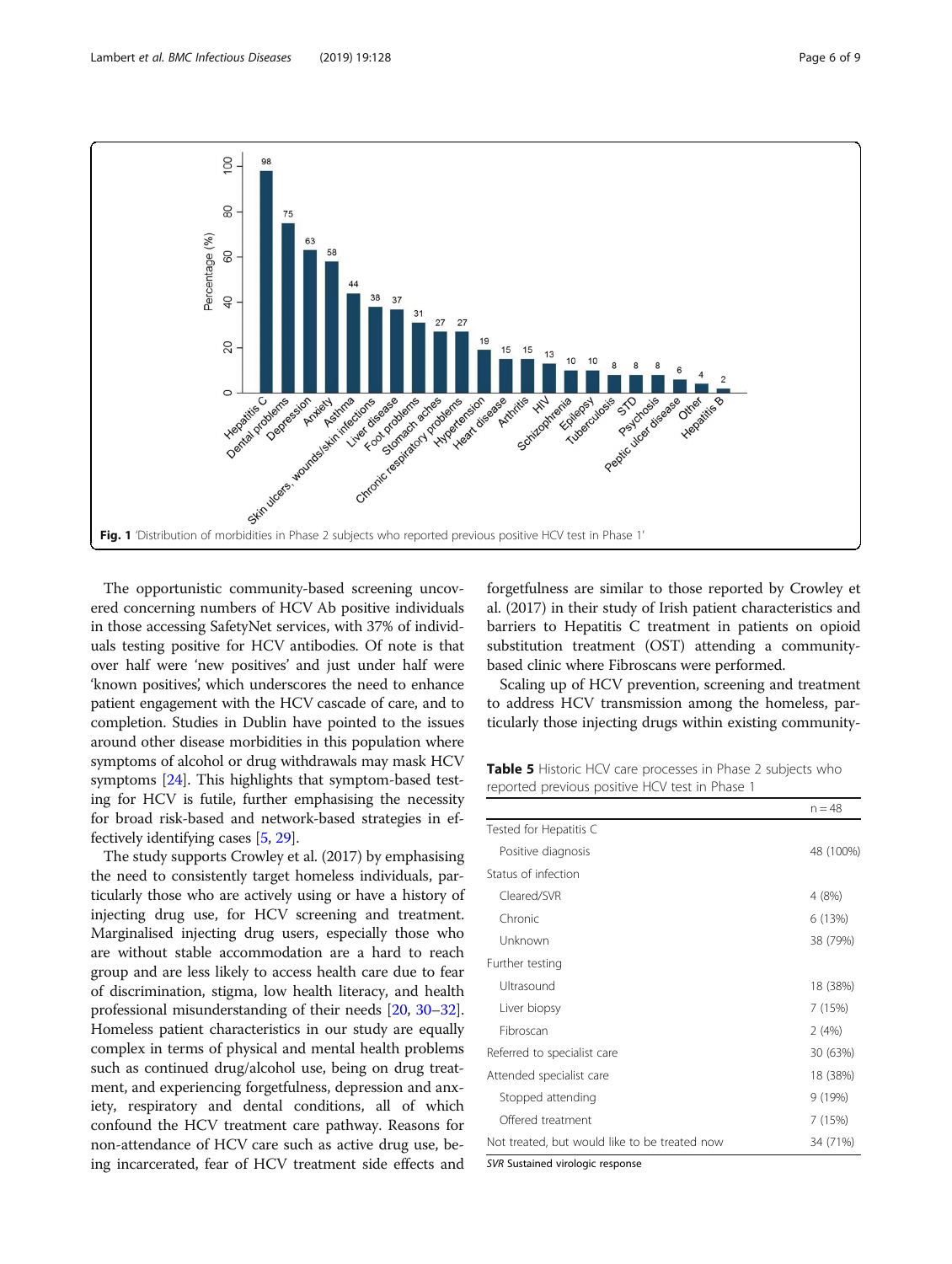based infrastructures and primary care are warranted [[20](#page-8-0), [31](#page-8-0)–[33\]](#page-8-0). Of note is that among Phase 2 participants, 42% saw a GP once a week. This suggests a potential for high engagement within community-based primary care settings. A recent study by Barocas et al. (2017) describes excellent responses to community-based HCV treatment within a primary care program in a cohort of homeless and marginally housed adults, demonstrating that despite barriers and competing priorities, outcomes similar to those of clinical trials and other cohorts are possible for this traditionally difficult to treat group [\[34](#page-8-0)]. Similarly, Grebely et al. (2017) describes an effective implementation of point-of-care HCV RNA testing in people attending drug health and homelessness services in Australia, showing potential for improved screening, linkage to care and treatment retention [[35](#page-8-0)].

We recognise that whilst community-based screening intervention can determine the prevalence of HCV in homeless populations, referrals to / attendance at secondary care remains a challenge for this cohort. Psychosocial factors are at the core of why patients do not attend secondary care for HCV management and in this

| Table 6 Unadjusted negative binomial regression for factors |  |  |  |
|-------------------------------------------------------------|--|--|--|
| associated with specialist care attendance                  |  |  |  |

| Characteristics              | <b>IRR</b> | 95% CI        | P-Value |  |  |
|------------------------------|------------|---------------|---------|--|--|
| Age (per 5-year increment)   | 0.92       | $0.78 - 1.10$ | 0.37    |  |  |
| Gender                       |            |               |         |  |  |
| Female                       | Referent   |               |         |  |  |
| Male                         | 1.45       | $0.72 - 2.89$ | 0.28    |  |  |
| Drug/alcohol use             |            |               |         |  |  |
| Yes                          | 0.82       | $0.45 - 1.49$ | 0.51    |  |  |
| No                           | Referent   |               |         |  |  |
| Accommodation for six months |            |               |         |  |  |
| Yes                          | 1.69       | $0.64 - 4.47$ | 0.29    |  |  |
| No                           | Referent   |               |         |  |  |
| Key Worker                   |            |               |         |  |  |
| Yes                          | 1.48       | $0.57 - 3.82$ | 0.41    |  |  |
| No                           | Referent   |               |         |  |  |

IRR incidence rate ratio, CI confidence interval

<span id="page-6-0"></span>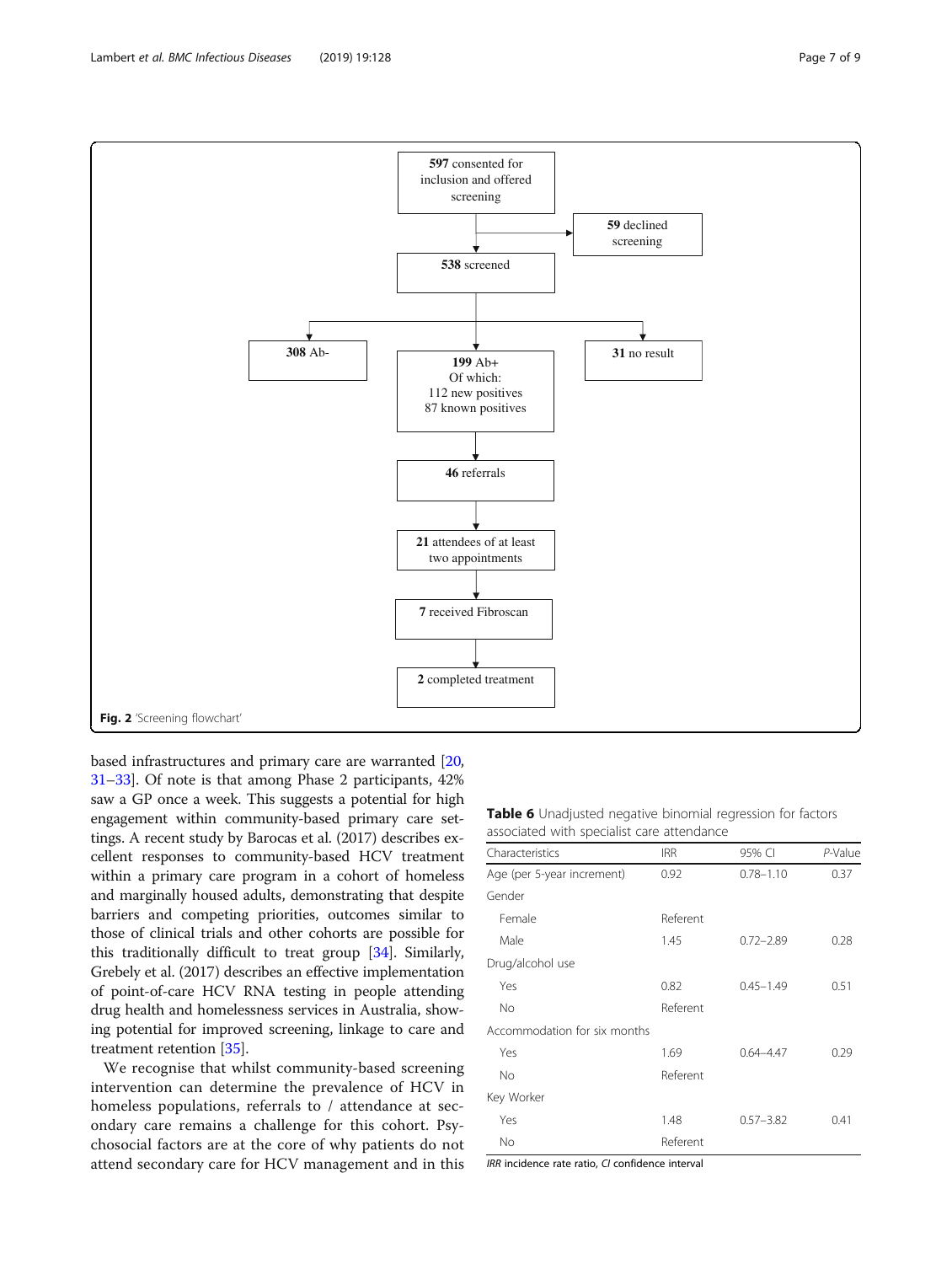<span id="page-7-0"></span>study, the interplay between addiction, mental health and homelessness were especially problematic. With this in mind, community-based health services such as Safetynet are ideally placed to support HCV screening and facilitate vulnerable individuals in accessing the treatment and care pathway. This study demonstrates that the current hospital-based model of care is inadequate in addressing the specific needs of this population, reflected in only 2 of the 199 individuals testing positive accessing treatment and cure. This emphasises the need for a community-based treatment approach.

#### Limitations

A notable limitation of this study is missing data. Participating services were highly burdened, with a large volume of people accessing primary care and although there was high uptake of screening, a high number of questionnaires were incomplete as immediate health concerns took precedence in the limited consultation time. This meant that we were not as fully able to explore patient characteristics and barriers to access.

It is important to note that the HepCheck study was carried out during a homelessness crisis in Dublin. Sourcing accommodation on a nightly basis was an unfortunate reality for many of the participants in this study.

#### Conclusion

The homeless population remain a high risk and high prevalence population for HCV infection [8–[10](#page-8-0)]. Health literacy, screening uptake and treatment engagement are challenging given the complexities of this patient cohort. Findings from this study represent a first step in Ireland to understanding the needs of homeless individuals and are intended to inform HepCare Europe in their development of a community-based model of care in order to engage with homeless individuals who are infected with or affected by HCV.

#### Abbreviations

Ab: Antibody; Ag: Antigen; BBV: Blood borne virus; ED: Emergency department; GP: General practitioner; HCC: Hepatocellular carcinoma; HCV: Hepatitis C virus; HIV: Human immunodeficiency virus; HSE: Health Service Executive; IDU: Injecting drug use; IQR: Interquartile range; IRR: Incidence rate ratios; IV: Intravenous; NBR: Negative binomial regression; PWID: People who inject drugs; STD: Sexually transmitted disease; SVR: Sustained virologic response

#### Acknowledgements

The authors thank the study participants and homeless services in Dublin (Merchant's Quay Ireland (MQI), Capuchin Day Centre, Ana Liffey Drug Project (ALDP), Salvation Army, De Paul Ireland, Crosscare, the Dublin Simon Community and Safetynet) for their cooperation and support.

#### Funding

Partially supported with unrestricted grants to Dr. John Lambert and the Mater Hospital Infectious Diseases Research Fund from AbbVie and Bristol-Myers Squibb Ireland. The funding bodies had no role in study design, collection, analysis, and interpretation of data or in writing the manuscript.

#### Availability of data and materials

The datasets used and/or analysed during the current study are not publicly available due to the inclusion of identifying/confidential patient data but are available from the corresponding author on reasonable request.

#### Authors' contributions

JSL, AO'C, and WC conceptualised and designed the study. GA acted as study coordinator. JSL, AO'C, CM, WC, GA, and TMcH were responsible for implementation of the study and data acquisition. RM, DM and WT were responsible for data analysis and interpretation. RM and MCVH drafted the manuscript. All authors provided critical revision for important intellectual content and approved the submission of the final manuscript.

#### Ethics approval and consent to participate

Ethical approval was given by Mater Misericordiae University Hospital, Dublin, Ireland (reference number: 1/378/1656). All participants in the study provided written informed consent.

#### Consent for publication

Not applicable.

#### Competing interests

The authors declare that they have no competing interests.

#### Publisher's Note

Springer Nature remains neutral with regard to jurisdictional claims in published maps and institutional affiliations.

#### Author details

<sup>1</sup>Infectious Diseases Department, Mater Misericordiae University Hospital Dublin, Ireland. <sup>2</sup>UCD School of Medicine, University College Dublin, Dublin Ireland. <sup>3</sup>University College London, London, UK. <sup>4</sup>Safetynet Primary Care Network, Dublin, Ireland. <sup>5</sup>Mater Misericordiae University Hospital, Dublin, Ireland. <sup>6</sup>Public Health Institute, Liverpool John Moores University, Liverpool L32ET, UK. <sup>7</sup>Department of Infectious Diseases, Catherine McAuley Centre, 21 Nelson Street, Phibsborough, Dublin 7, Dublin, Ireland.

#### Received: 15 February 2018 Accepted: 28 January 2019 Published online: 07 February 2019

#### References

- 1. Perz JF, Armstrong GL, Farrington LA, Hutin YJF, Bell BP. The contributions of hepatitis B virus and hepatitis C virus infections to cirrhosis and primary liver cancer worldwide. J Hepatol. 2006;45(4):529–38 [cited 2017 Dec 3]. Available from: <http://www.ncbi.nlm.nih.gov/pubmed/16879891>.
- 2. Lee M-H, Yang H-I, Yuan Y, L'Italien G, Chen C-J. Epidemiology and natural history of hepatitis C virus infection. World J Gastroenterol. 2014;20(28): 9270–80 [cited 2017 Dec 3]. Available from: [http://www.pubmedcentral.nih.](http://www.pubmedcentral.nih.gov/articlerender.fcgi?artid=4110557&tool=pmcentrez&rendertype=abstract) [gov/articlerender.fcgi?artid=4110557&tool=pmcentrez&rendertype=abstract](http://www.pubmedcentral.nih.gov/articlerender.fcgi?artid=4110557&tool=pmcentrez&rendertype=abstract).
- 3. Lingala S, Ghany MG. Natural History of Hepatitis C. Gastroenterol Clin North Am. 2015;44(4):717–34 [cited 2017 Dec 3]. Available from: [http://www.ncbi.](http://www.ncbi.nlm.nih.gov/pubmed/26600216) [nlm.nih.gov/pubmed/26600216.](http://www.ncbi.nlm.nih.gov/pubmed/26600216)
- 4. Westbrook RH, Dusheiko G. Natural history of hepatitis C. J Hepatol. 2014; 61(1):S58–68 [cited 2017 Dec 3]. Available from: [http://www.ncbi.nlm.nih.](http://www.ncbi.nlm.nih.gov/pubmed/25443346) [gov/pubmed/25443346](http://www.ncbi.nlm.nih.gov/pubmed/25443346).
- 5. Zuure FR, Urbanus AT, Langendam MW, Helsper CW, Van Den Berg CHSB, Davidovich U, et al. Outcomes of hepatitis C screening programs targeted at risk groups hidden in the general population: A systematic review. BMC Public Health. 2014;14(1):66 [cited 2017 Dec 3]. Available from: [http://](http://bmcpublichealth.biomedcentral.com/articles/10.1186/1471-2458-14-66) [bmcpublichealth.biomedcentral.com/articles/10.1186/1471-2458-14-66.](http://bmcpublichealth.biomedcentral.com/articles/10.1186/1471-2458-14-66)
- 6. World Health Organization. Global Hepatitis Report, 2017. Geneva; 2017 [cited 2018 Apr 30]. Available from: [http://apps.who.int/iris/bitstream/](http://apps.who.int/iris/bitstream/handle/10665/255016/9789241565455-eng.pdf;jsessionid=39DE8B60B231C47D1E3BD37BFE9CB595?sequence=1) [handle/10665/255016/9789241565455-eng.pdf;jsessionid=](http://apps.who.int/iris/bitstream/handle/10665/255016/9789241565455-eng.pdf;jsessionid=39DE8B60B231C47D1E3BD37BFE9CB595?sequence=1) [39DE8B60B231C47D1E3BD37BFE9CB595?sequence=1](http://apps.who.int/iris/bitstream/handle/10665/255016/9789241565455-eng.pdf;jsessionid=39DE8B60B231C47D1E3BD37BFE9CB595?sequence=1)
- 7. Pawlotsky JM, Aghemo A, Dusheiko G, Forns X, Puoti M, Sarrazin C. EASL recommendations on treatment of hepatitis C 2014. J Hepatol. 2014;61(2): 373–95 [cited 2017 Dec 3]. Available from: [http://www.ncbi.nlm.nih.gov/](http://www.ncbi.nlm.nih.gov/pubmed/24818984) [pubmed/24818984.](http://www.ncbi.nlm.nih.gov/pubmed/24818984)
- 8. Beijer U, Wolf A, Fazel S. Prevalence of tuberculosis, hepatitis C virus, and HIV in homeless people: A systematic review and meta-analysis. Lancet